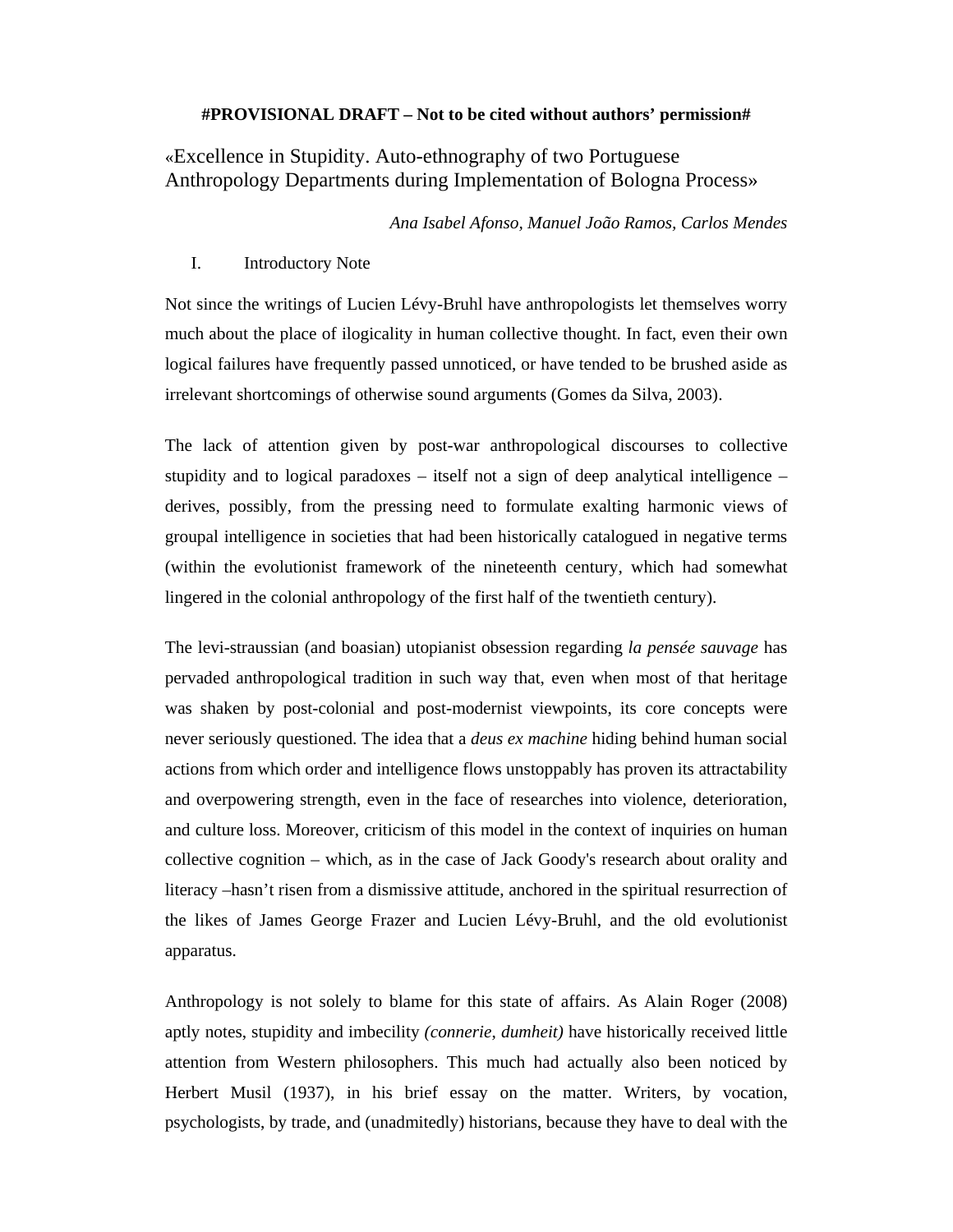sequential effects of idiotic decisions in human societies, seem to have the ones more systematically concerned with the issues of irrationality, ilogicality and plain stupidity.

Considering the hypothesis that an *anthropology of stupidity* is of programmatic urgency for the development of a critical, and self-critical, investigation into human collective thought and practices, we argue that researchers should start this endeavour by looking inward, into their academic activities, and into their teaching frameworks. The present paper is but a preliminary effort in that direction – and not a particularly intelligent one, for that matter.

We understand that such task is hard to the point of un-achievability, given not only the weight of the afore-mentioned discursive and postural tradition in anthropology, but also the present situation of academia. Our view is that the University, that has given meaning to the disciplinary propositions from which different strains of anthropological thought were allowed to thrive, is not simply in crisis, but is basically dead.

A University that permits free thought to flow into the classroom and into the literary and scientific productions is today unacceptable, given the business model that is being universally adopted (in Europe under the guise of the so-called Bologna Process). We share with other colleagues the idea that such model is founded on an empty ideology that of excellence (Readings, 1996) - in which viability, evaluation and accountancy have successfully managed to push critical thought to the background of academic work (Jourde, 2007).

However, since we are in a foreign country, far from the inquisitorial eye of our university administrators and from the denouncing impulses of our pairs, we have allowed ourselves this possibly pointless exercise. We should also point out that we feel fortunate enough that stupidity is so easy to unearth in our country. This may regrettably mean that the results of our brief inquiry may not be directly expandable to other national contexts. Still, the insight of Carlo Cipolla's second law of human stupidity<sup>1</sup> that reminds us this peculiar characteristic of Man's mind is not limited to national borders, genders or social classes, gives us hope that you may translate at least some of elements of our report into your own academic realities.

 $\overline{a}$ 

<sup>1</sup> *The probability that a certain person be stupid is independent of any other characteristic of that person*  (Cipolla, 1987: 3)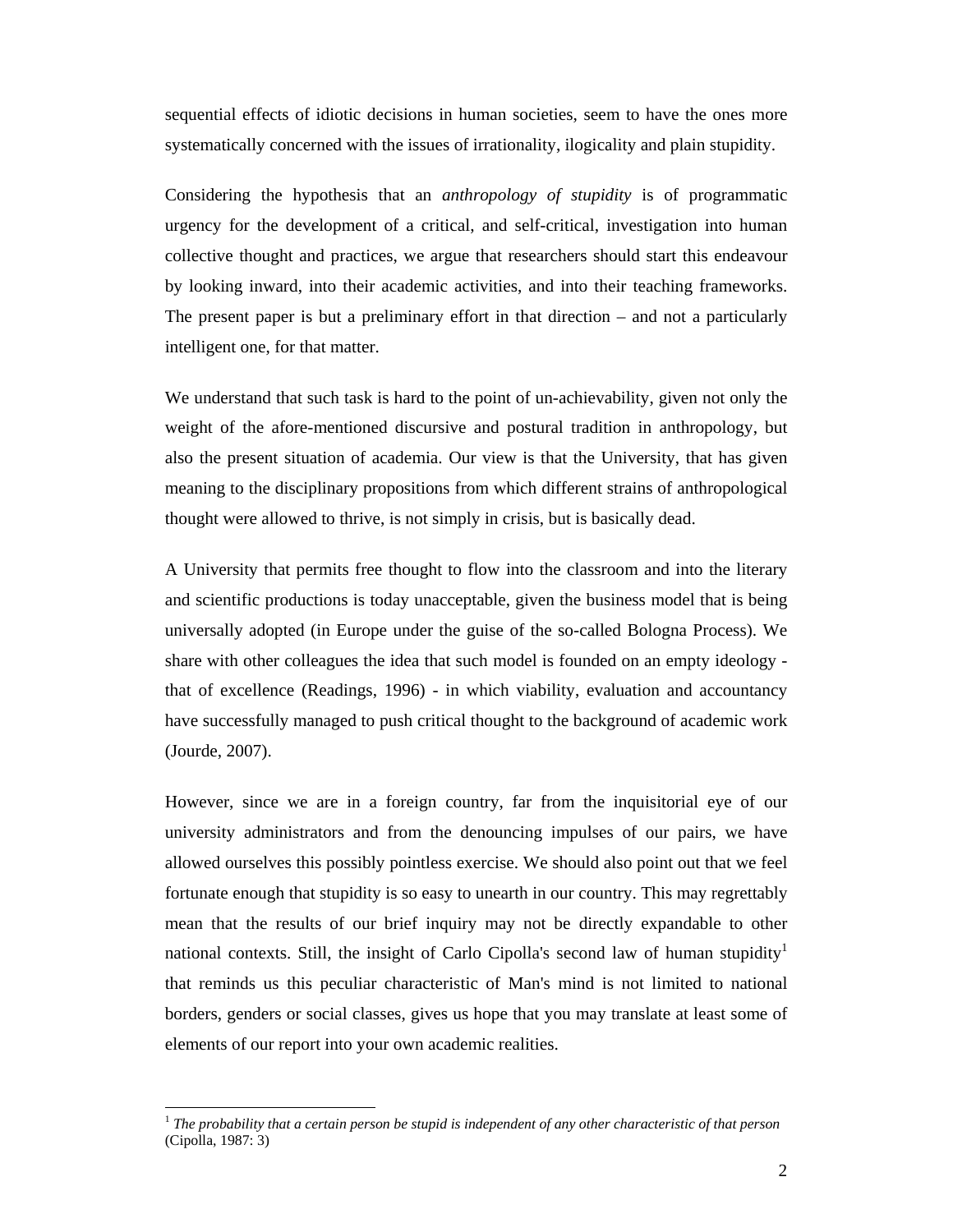### II. Portuguese Academic Context

As a starting point to examine the implementation of the Bologna Process in two Portuguese anthropology departments, as well as the effects those reforms are producing at University level, let us take a glance over some key features of the Portuguese Education System.

This approach is based on the OECD review (commissioned by the Portuguese Ministry of Science, Technology and Higher Education) and recently published (OECD, 2006).

#### *Low education attainment of the population*

Despite massive expansion of education since the revolution in 1974, educational attainment of the adult population in Portugal remains rather low (…). Compared internationally, the number of years of schooling of the working-age populations is among the lowest in the OECD, with Portugal ranking next to Turkey and Mexico. Also there as been limited progress between one generation and the next, in contrast with what has occurred in another countries, such as Spain, Italy, Greece or Korea.

#### *Low level of post-secondary level attainment*

Albeit experiencing a massive expansion of higher education over the last two decades, the level of attainment of the population remains among the lowest in the OECD. Nevertheless, this increase in university enrolment numbers peaked in 2001/2002 and thereafter a slight decline is observed. The main reason for this decrease in student enrolment comes from Portugal demographic development, which like other European countries is experiencing declining birth rates over the last decades. Taking the period 1991-2006, the population in age group 15-17, for instance, has fallen circa 12%.

Apart from this demographic factor, another problem underlined in OECD report is that «…the percentage of cohort that fails to graduate also exhibits the highest rates of school dropouts, from the 9<sup>th</sup> to the12<sup>th</sup> year of schooling (...). The dropout rates are among the highest in OECD, while performance of the children who stay in school is one of the weakest, as measured by international literacy assessment (OECD-PISA) (OECD, 2006:13)».

### *Network of higher education institutions*

As regards higher education institutions, the expansionist period, starting during postrevolution era and continuing during last two decades generated a large number of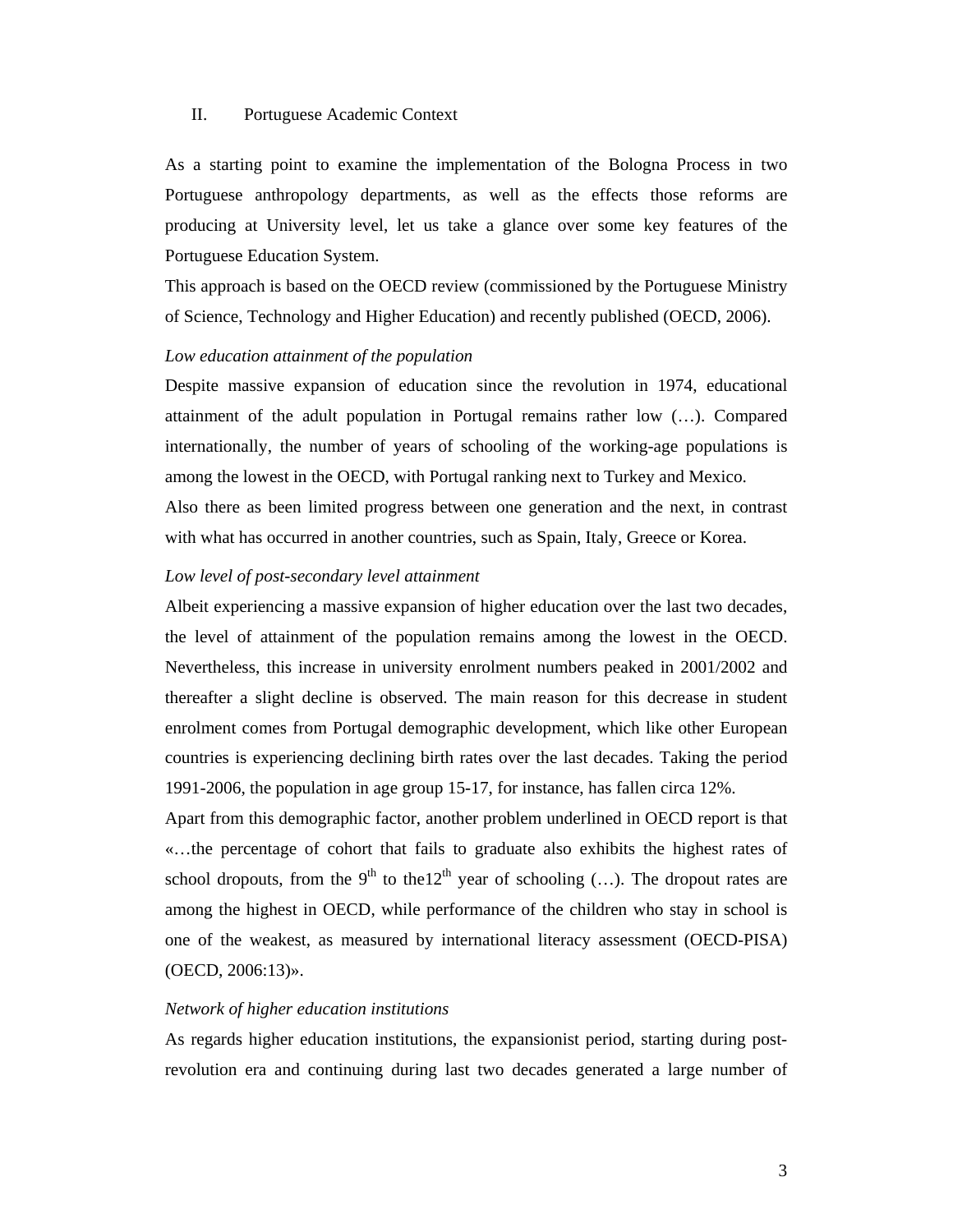institutions [30 Universities and 130 Polytechnic Schools]<sup>2</sup> catering to a relatively small number of students. With hindsight, as OECD observers report, «until the 1990's the tertiary system was growing and expanding and there were sufficient candidates for every institution. The decline in the number of candidates has been felt most keenly by private institutions and more recently by public polytechnics and even by some public universities located in interior region» (OECD, 2006: 14, 15).

#### *Expansionism and quality outputs*

For a small country like Portugal, with a total population around 10 Million inhabitants, this is certainly a quite dense network of university institutions. Therefore, while enrolment figures have expanded enormously, completion has increased much less, pointing to very high drop out and failure rates. We can list several reasons for these poor results, ranging from the low efficiency of some institutions to the low competences of entering students. Quality also varies across institutions, Universities being more selective than polytechnics and mostly providing better quality teaching. Public universities have been selecting students [through *numerus clausus* system] and charge moderate fees. They tend to have the best students, either due to the opportunity cost of continuing studies, or because they were those performing the best in secondary schooling.

#### *Access and participation according to age and sex*

 $\overline{a}$ 

Until recently, older students are significantly absent from University. Lifelong education is still a relatively underdeveloped area of the Portuguese education system. According to data from 2004/05, the number of students over 25 years of age that entered higher education through special examinations represented only 1.1% of total first year enrolments. With the implementation of Bologna process, we can see that this scenario is changing. Aiming to encourage candidates to higher education, the Government reduced the age criterion to 23 and gave full responsibility to institutions to select their students, abolishing the national exams as a basis for selection.

 $2^2$  Like many OECD countries, two kinds of institutions dominate higher education level: universities and polytechnics. Both sectors can be public or private. The public university systems includes 14 public universities (Open University included) and ISCTE (a non-integrated school). The public polytechnics network is composed of 15 polytechnic institutes and some polytechnic schools, recently integrated in the universities. There are also many other private institutions (105), most of them specialized (teacher training, media studies, management, marketing, etc…). Average size around 1000 students, but with great variations, being some of them rather small - 30% with enrolments below 200 students; and 35% with enrolments between 200 and 500, according to 2003 data.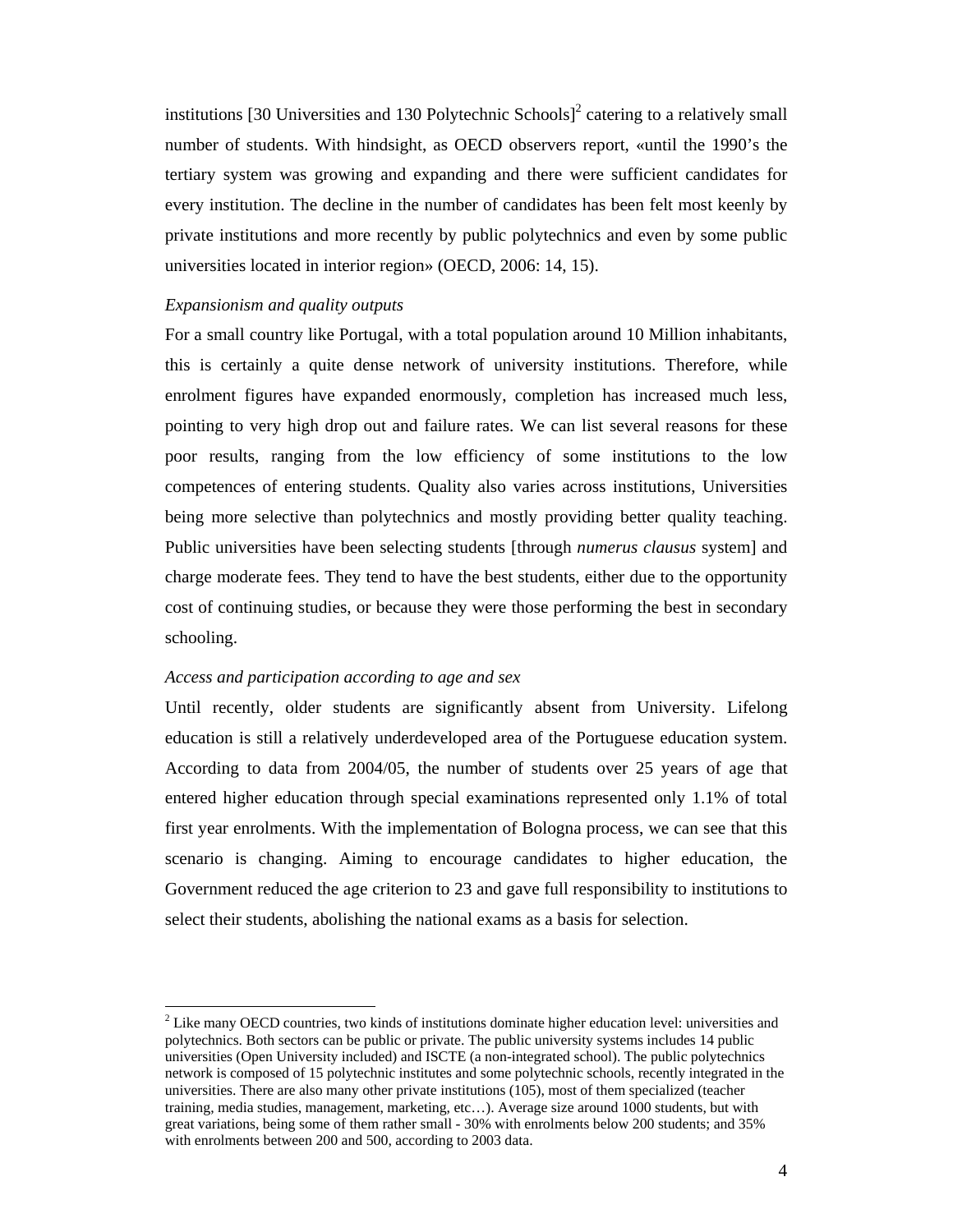Accompanying the tendency observed in many OECD countries, also in Portugal women have made significant gains in participation at higher education level. This follows from the higher success rate of female students in compulsory education and in upper secondary education. Nowadays, females are a majority in every degree programme, except the more technological ones.

#### III. Anthropology Study Programmes

In this context, when we focus the evolution of the anthropology study programmes in the country, it was only from the late 1970s, after the fall of the authoritarian regime, that the conditions were created for the effective development of specialized university teaching in different fields of the social sciences.

We can trace, then, during this period the appearance of the first specialized degree programmes in Anthropology (social and cultural anthropology), all in Lisbon [UNL, 1977; ISCSP, 1981, ISCTE, 1982].

Our experience of students and lectures in two of the largest departments of Anthropology in the country – UNL and ISCTE – from these first steps to the ethnographic present – will allow us to reflect on some recent trends and transformations, with the privileged and dangerous view of being inevitably inside and part of the scene. We agree with Spradley when he says that «the more you know about a situation as a common observer, the more difficult it is to study it as an ethnographer» (Spradley, 1980: 61).

Since the inception of the first Anthropology programmes, years of expansion would follow, that were to be found mainly at two levels: demographic (students and staff); curricular (new study programmes; creation of masters' degree in Anthropology).

The demographic expansion was reflected, first of all, on the increasing number of candidates that during the 80's and 90's applied for an anthropology programme. While the first years of UNL and ISCTE departments gather 25-30 students per year, the *numerus clausus* of both programmes rapidly increased to 60-70. Therefore, not only the number of candidates increased during this period, but also did the number of places offered in each of these anthropology departments.

Accompanying this movement, new staff (lectures, invited specialists, administrative) found a job at University and the first graduates had great chances of initiating a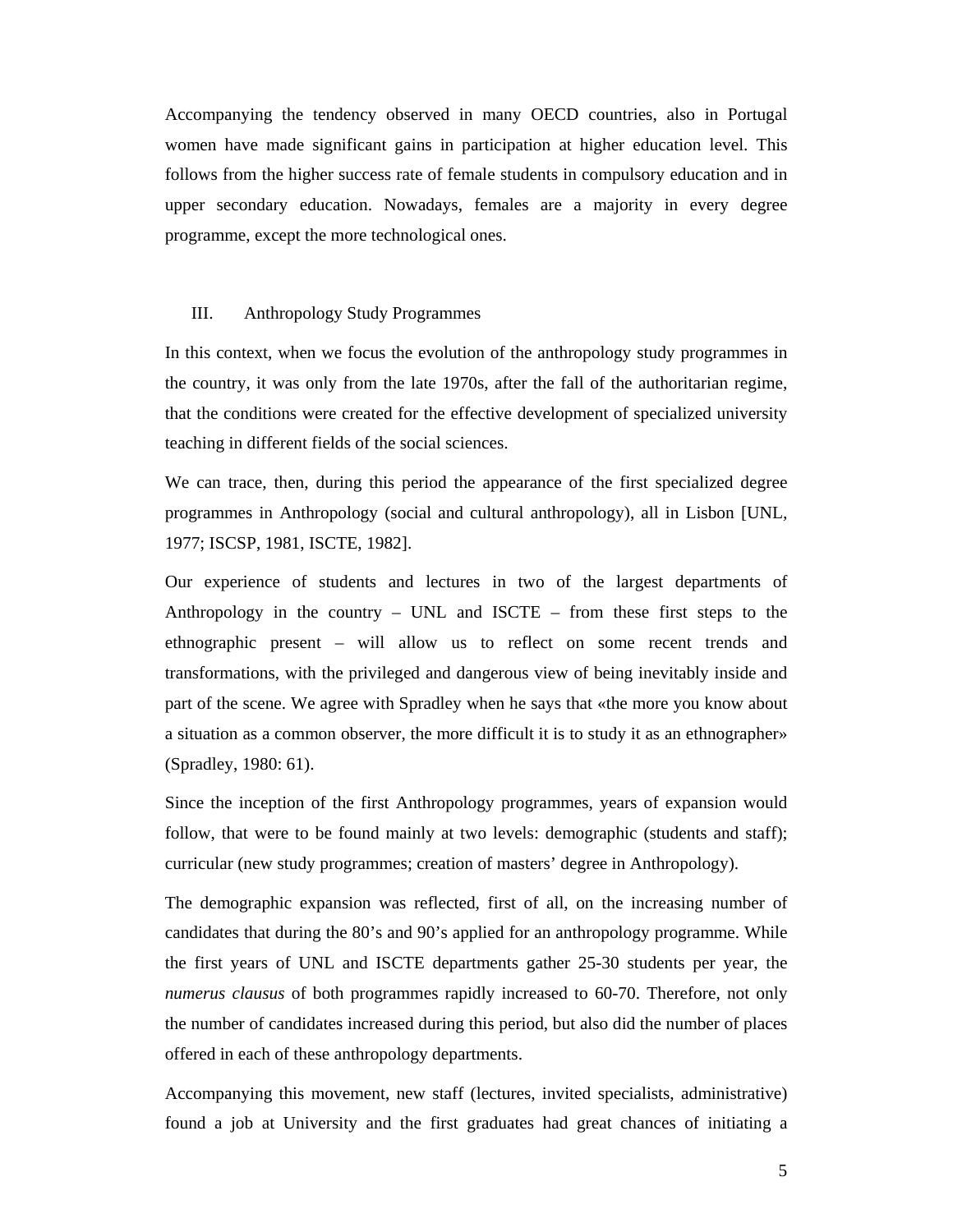university career in the recently created departments. As we have initially referred, this situation has completely changed, and nowadays, the number of applicant students is in accentuated retraction and University Departments have long ago stabilised their staff quotas.

Similar expansionist trends characterises the history of curricular implementation and restructuring, attaining its pick with Bologna process, as we will illustrate below:

New anthropology programmes were offered in other public and private Universities [Coimbra, Oporto, Miranda do Douro, Lusófona]. Also anthropology courses were integrated in several Social Sciences programmes [Universidade da Beira Interior; Universidade do Minho, UTAD, Instituto Piaget, Escola Superior de Comunicação Social, etc] and new masters degree were offered by the main Universities [UNL, ISCTE, Universidade de Coimbra, Universidade do Minho, Universidade Católica, etc].

However, after those initial years of expansion, anthropology teaching has been forced to adapt, on one hand, to a massive rise in the number of students and, on the other hand, to severe restrictions as regards new academic posts (with many retired professors not being substituted and guest professors having their contracts ceased).

This situation led to what we could call an unusual restructuring obsession as the main feature that characterises recent history of our anthropology departments, having dominated great part of local scientific debates and synergies. Sterile quarrels and individual strategies were made visible throughout these turbulent years, with important repercussion either in academic life or in the curricula profile.

Just to give an example, in the department of anthropology at UNL, the anthropology degree programme changed five times between 1981 and 2006 [this last one according to Bologna Process], with the last three reforms concentrating in the last period of 10 years]. At ISCTE, although experiencing several attempts to restructure the curriculum, all of them were fruitless, except the one that took place under Bologna process.

#### IV. Bologna process – 2006

Bologna process sudden became a slogan, echoing in almost every higher education institution one or two years before its implementation in 2006. It was clearly a top-down reform, whose proponent had no name, but was been assimilate to a profile of a collective European agreement that sounded like a plate of pasta. Nonetheless, Bologna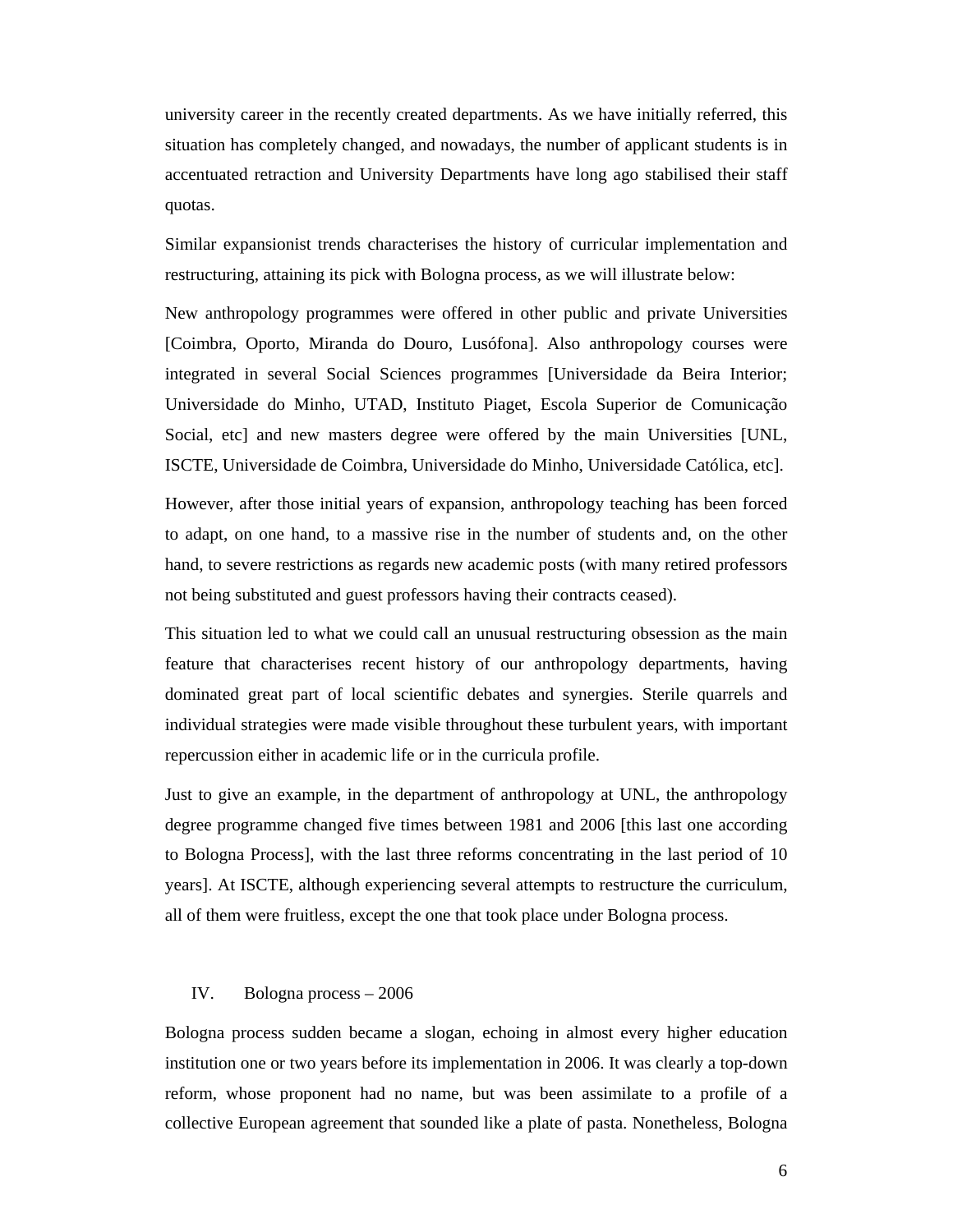advocates argue that it represents a unique opportunity to bring excellence to Portuguese Universities.

How was then brought this excellence in the case of anthropology teaching? For the Social Sciences, a commission of representatives was created that was supposed to produce a memorandum with position of the social sciences national group towards the undergoing Bologna reform. But neither the commission was recognised as representing anybody, nor anybody would recognize himself in the anodyne documents produced by the commission.

Besides this, the debate took place within the departments; where the main concepts that structured Bologna process was reduce to bizarre formulas and unusual abbreviations – Expressions like " $3+1$ " or " $4+1$ " or even " $3+1+1$ "; "ECTS"; "SW"; "DP" [and others...] were used and abused, most part of the time totally empty of significance.

And after hours of discussions around " $3+2$ "; " $4+1$ "; the inevitable decision was already on the table – Social Sciences degree programmes, that according to Portuguese education tradition lasted 4 years, would be reduced to only three, followed by a twoyear master degree. No matter what arguments pro or against could be adduce. Tuning, uniformising, measuring [everything: work of the student, hours of formal teaching, number of project written pages; duration of formal exams, informal evaluation, pages to be read…] were the main action verbs that dominated academic discourse at that time.

Then the nightmare of formularies to fulfil began. Every detail of the academic year should be anticipated, planned according to specific objectives and expected competencies, reduced to texts with defined limits of characters, measured in particular units of time, classified according to a grid previous exhibited and, of course, all supported by European comparability.

To assure the excellence of the Reform, new commissions would born – at the top, the ECTS commission, for example, was charged of assuring that every course didn't overpass 6 ECTS, and that an undergraduate degree programme would totalize 180 ECTS.

Recently institutionalized, anthropology teaching resulted from a mix of francophone tradition, plus the input of American top bookshelves in the most popular bookshops, with most curricular changes (or proposals of changes) relying on the hands of department members under immediate circumstances.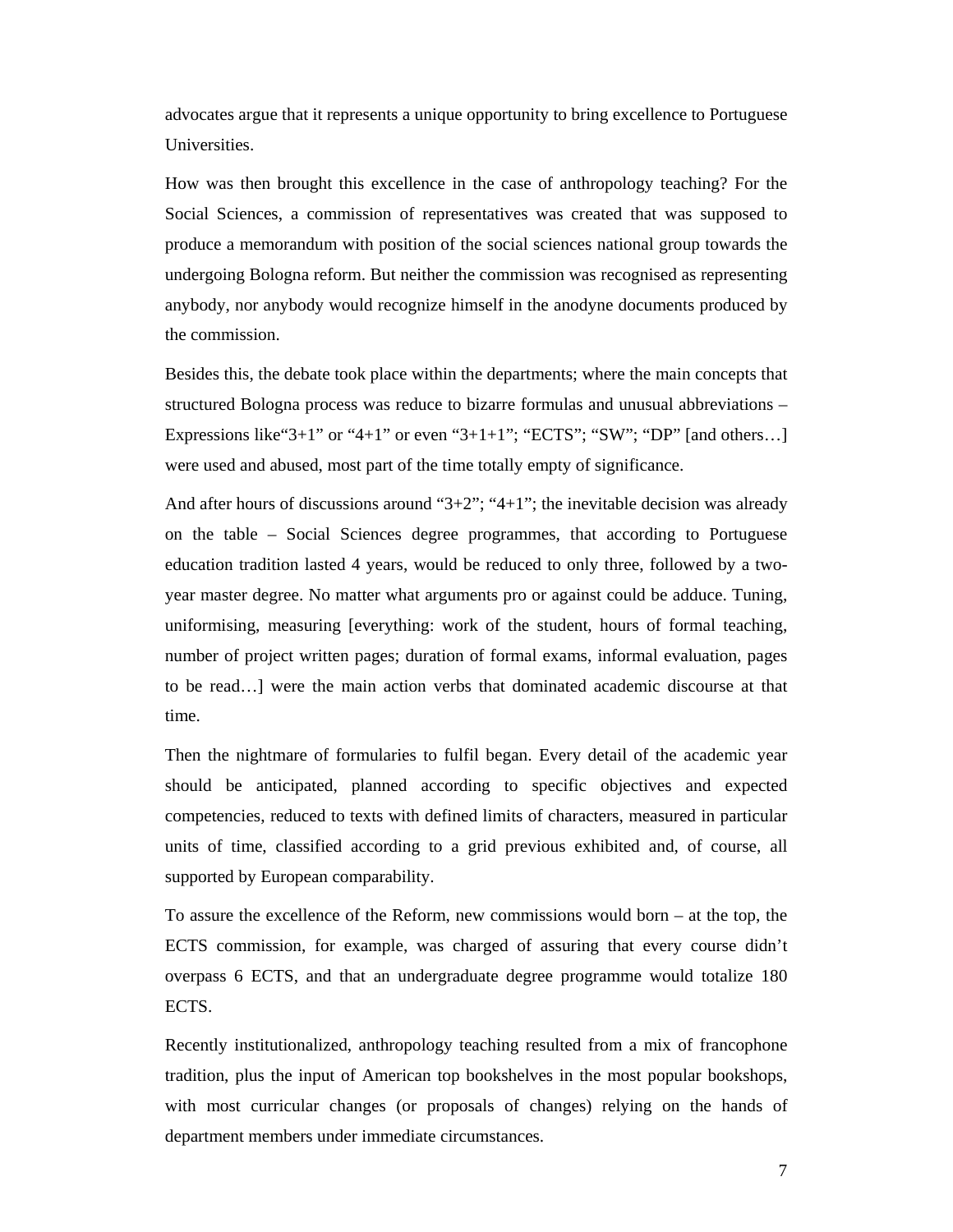The first consequence was paradigmatic of the inconsistent practices and discourses that affected the process of decision-making – the compression of degrees implied, in very practical terms, that some courses would have to drop out, while others would have to be revised to adapt to Bologna formats. Curiously, in our departments what would drop out and what would be maintained was never a scientific or pedagogic concern. In the lack of consensus and truly scientific arguments to support the debate around what needed to be restructured, it would be the number of fingers raised pro or against inconsistent renewal proposals that prevailed.

Thus, it was in the middle of turbulent and simultaneously empty discussions and erratic reasoning that new curricula began to emerge. "Foundation of" or "Introductory" courses of whatever classic domains of anthropology were seen as old fashion so, they would either drop out or be dismissed from "compulsory" to "optional" courses. Then, new courses have been proposed, with a thematic profile [a simple "comma" or preposition "and" in-between, would link no matter what convenient subject gatherings]. Once again, the absence of consensus and scientific justification reflected in the vacuity and erratic solutions for the newborn courses that compound the emergent study programmes.

All this "excellence" was accomplished under what could be called the Bologna process fallacies:

*1st fallacy:* modern study programmes are now "student-oriented"…

If it was difficult to find consensus and scientific criterion between academics, imagine if the students took part in the discussions and innumerably meetings that occurred during restructuring process…

And what exactly was meant by the required "student-orientation"? Was it that it would be build by the student? Or should it be build according to what academics think was the point of view of the student? Or else, was it the result of a survey about students' expectations towards the different courses? And in the base of all hypothesis whose student are we talking about? Even so, considering the time gap between an eventual survey and the application of the results, the student whose expectations were being surveyed had certainly already left university…

Besides this, was also propagating that it is the work of students that matters and not the "passive" transmission of knowledge by the lecturer…Thus, giving a formal lecture becomes obsolete and old-fashioned. Actually, the "good" teacher is rather the one who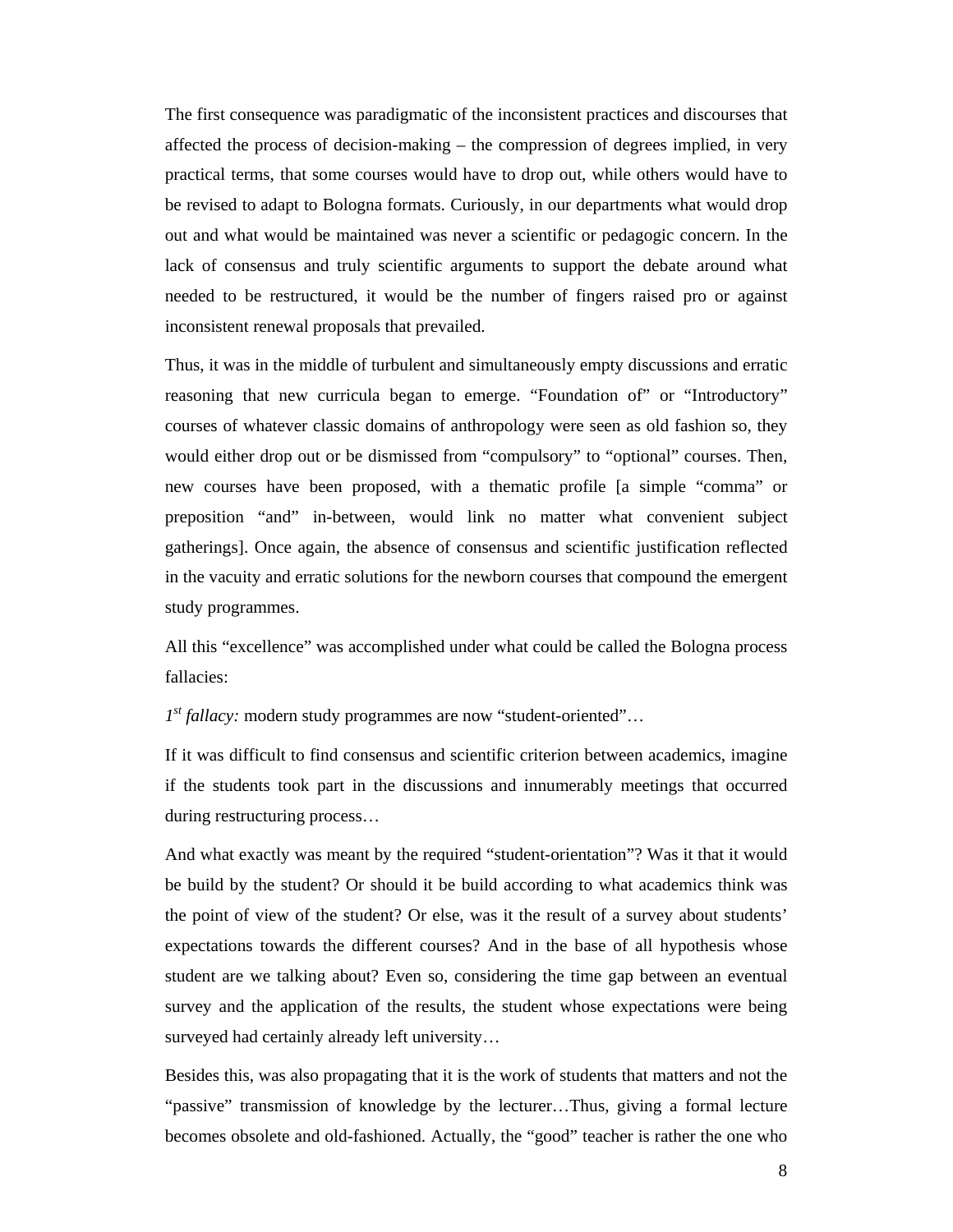never prepares a lecture to deliver, but just listens to students "active" transmission of their "mature" knowledge, through individual or small group presentations that occur in class seminars, most of the time with total absence of their own colleagues participation.

## *2nd fallacy:* mobility and ECTS

Related with the idea of *student-oriented* programmes comes the fallacy of flexibility and mobility through the European credit transfer system that, in our case, rapidly ceased to be a *transfer* system to become *the system*. Each course would represent a specific number of credits and the sum of a specific amount of credits will originate a diploma (180 ECTS =  $1<sup>st</sup>$  cycle; 120 ECTS = Master; 240 ECTS = PhD...).

Nevertheless, if there is a different understanding of how to attribute credits to courses, a student might see his/her diplomas in danger if the total amounts of the credits realized do not reach exactly the pre-established quantitative plafond, or even if they overpass its limits. This situation, actually, has the great probability of occurring when we think in terms of different institutions or different countries. Paradoxically the system was conceived precisely to allow that differences between institutions (national and international) do not affect potential student mobility…

## *3rd fallacy:* employability

Under the noble principle of "employability", Universities were expected to promote dialogue with civil society (especially with enterprises and potential employers) in order to restructure their study programmes to produce *employable* students.

The political idea of professionalizing implies, then, that we substitute a disciplinary teaching by a specialized one, which ideally means that study programmes adapt to market punctual necessities and expectations. Nothing more mismatching than this third fallacy, very easily deconstructed. How is it possible that the University can be able to form their students according to punctual exigencies with some years in advance? Considering that a minimum of 5 years would be need, from the first needs assessment to the implementation of new study programmes, do we expect that the enterprises and future employers would be able to anticipate in 5 years, or even more, their own needs?

Most of the time the tendency has been to interpret what academics think are the "market needs", according to ephemeral fashions, that in anthropology had generated a sort of patchwork of different thematic courses, inevitably delivered at a very elementary level in order to capture a vast public. The paradox of this pseudo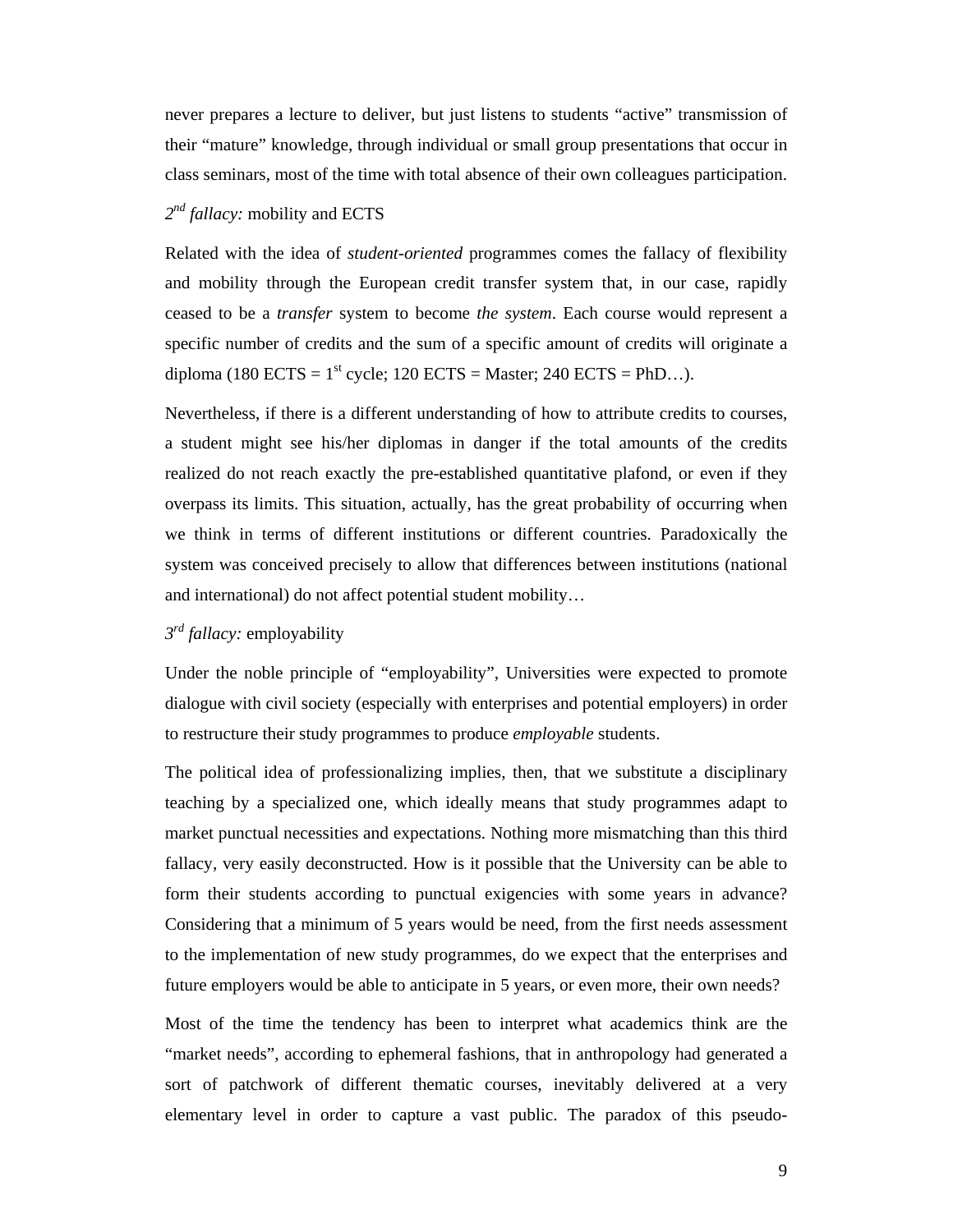specialization is a complete fragmentation of disciplinary teaching, trivialized and simplified, and delivered in a time record.

Semestralisation of the courses, compression of degrees and shortage in the number of project and thesis' pages being the immediate expressions of this acceleration. However, what are the gains towards excellence? We all know that knowledge transmission requires time and it is very true that knowledge is not something that we can simplify to attract audiences…

Bologna advocates leave the idea that everything should be simplified, adequate to the competences and expectations of the students, or in other words, generalised or superficially approached. With these objectives, new study programmes profiles will incorporate what is intended to be worth and useful and exclude what is not. In short time, the study programmes that are becoming less attractive and popular risking to be defined as "non-employable" and soon extinct. Thus, under the leitmotif of employability and simplification there is a tendency to drop out "old fashion", "useless" disciplines, such as philosophy (what for?), medieval history (who is interested in?) or linguistics (who cares?)…

## V. Final remarks

Through this brief impressionist view, we may conclude with Carlo Cipolla (1987) that stupidity is as prevalent in the University as it is in any other social institution. Thus, anthropologists dealing with the university "reform" should not underestimate that inconsistent practices and discourses disturb widespread assumptions that institutions are nurture by reason. With hindsight, we have taken some features of the Bologna process in two Portuguese anthropology departments as an illustration of the ways erratic reasoning that might affect decision-making.

While "Bologna advocates " sustain that it represents a unique opportunity to bring "excellence" to Portuguese universities, on the contrary, we argue that we are dealing with a progressive simplification, resulting in an accelerated de-characterization of academic work, that is being politically appropriated with severe effects in teaching and research.

According to new standards, in fact, as Annika and Susan underline, university is not expecting to produce meaning but to become more business like. This raises troubling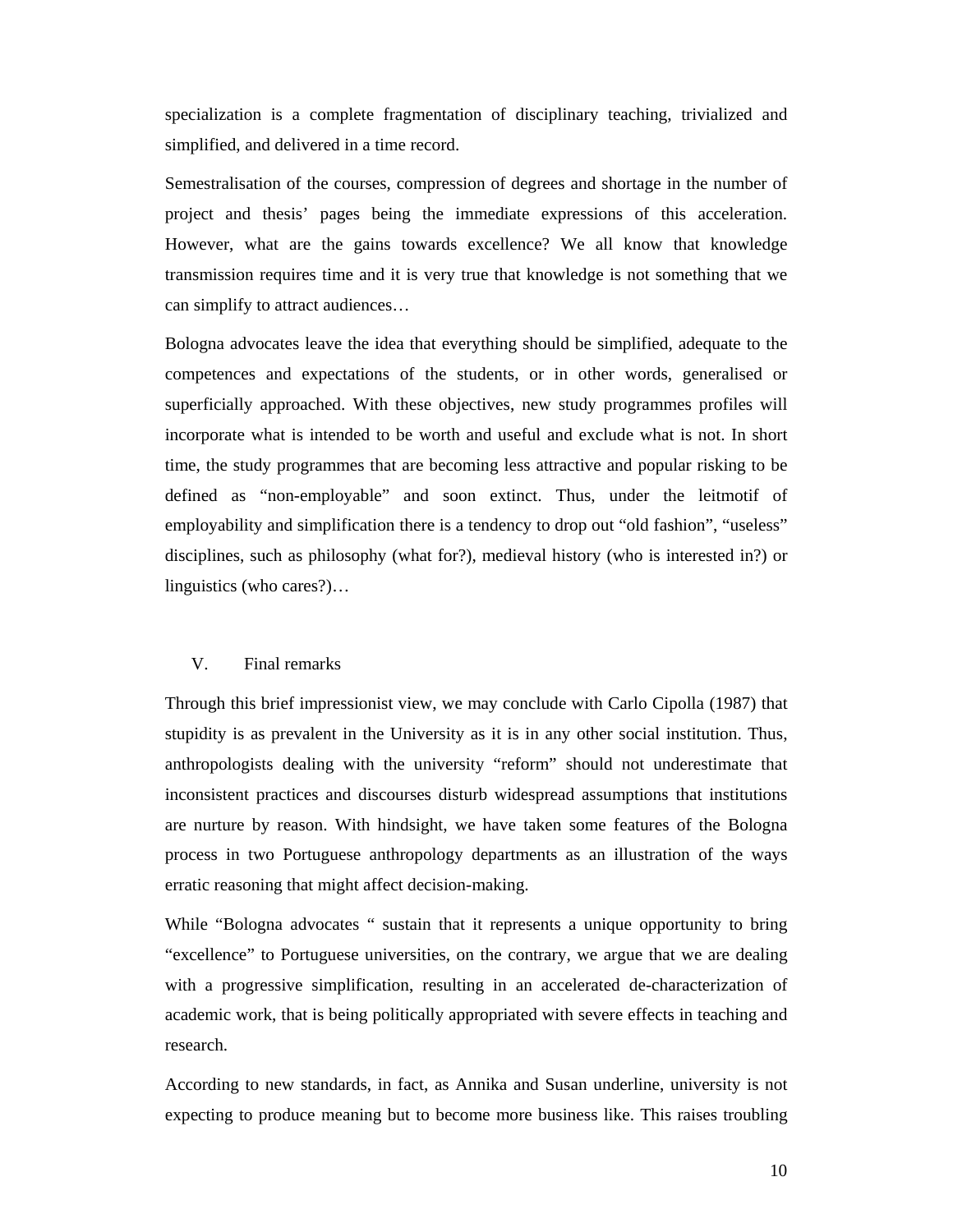questions about the changing concept of University, but most scholars in Portugal failed to address them, instead adopting a submissive attitude towards undergoing changes. With the aim of enhancing "competence", "quality" and "excellence" in higher education, a reform was top-down imposed, burocratically implemented, acritically accepted and almost not reflected.

This leads us to question the end of the University as a place where creative thought is produced and encouraged. In other words, we have always taken with suspicion that excellence would ever been mass-produced, uniformly spread through blind rules or developed according to job market. As Jean-Fabien Spitz so vividly remarks in *University: La grande illusion* when addressing to recent French reform in higher education: «Freedom is sine qua non condition of all innovative thought. Political authorities, who will not accept this with all their obsession of control and uniformity, are about to sterilise research after having already destroyed teaching…» (Jourde, 2007: 114).

Just to conclude, answering Annika and Susan challenges, we as anthropologists have dealt (and will deal) with some difficulties in the exploration of the nature of the changes that follow Bologna process in our own departments, as our descriptions and observations are far from being neutral. For that reason, we could only produce impressionistic views, framed by our own selective memory and experiences.

Nevertheless, we think that anthropologists that take necessary distance are very well equipped to study this sort of phenomenon. Such distance could be achieved, for instance, within the framework of European exchange programmes (like Erasmus-Socrates). Actually, those programmes could be used as a privileged opportunity for students and teachers, that are studying or teaching abroad, engage in participant observation at the departments they are visiting.

Such ethnographic studies will certainly contribute to our better understanding of the dynamics through which European academic life is passing, as well as to the strategies that are being used in order to respond to political pressures. In this case, no doubt remains about the usefulness of anthropological knowledge.

#### **REFERENCES:**

CIPOLLA, Carlo [illustrations by James Donnelly] (1987) «The Basic Laws Of Human Stupidity», *Whole Earth Review*. Spring (pp. 2 – 7).